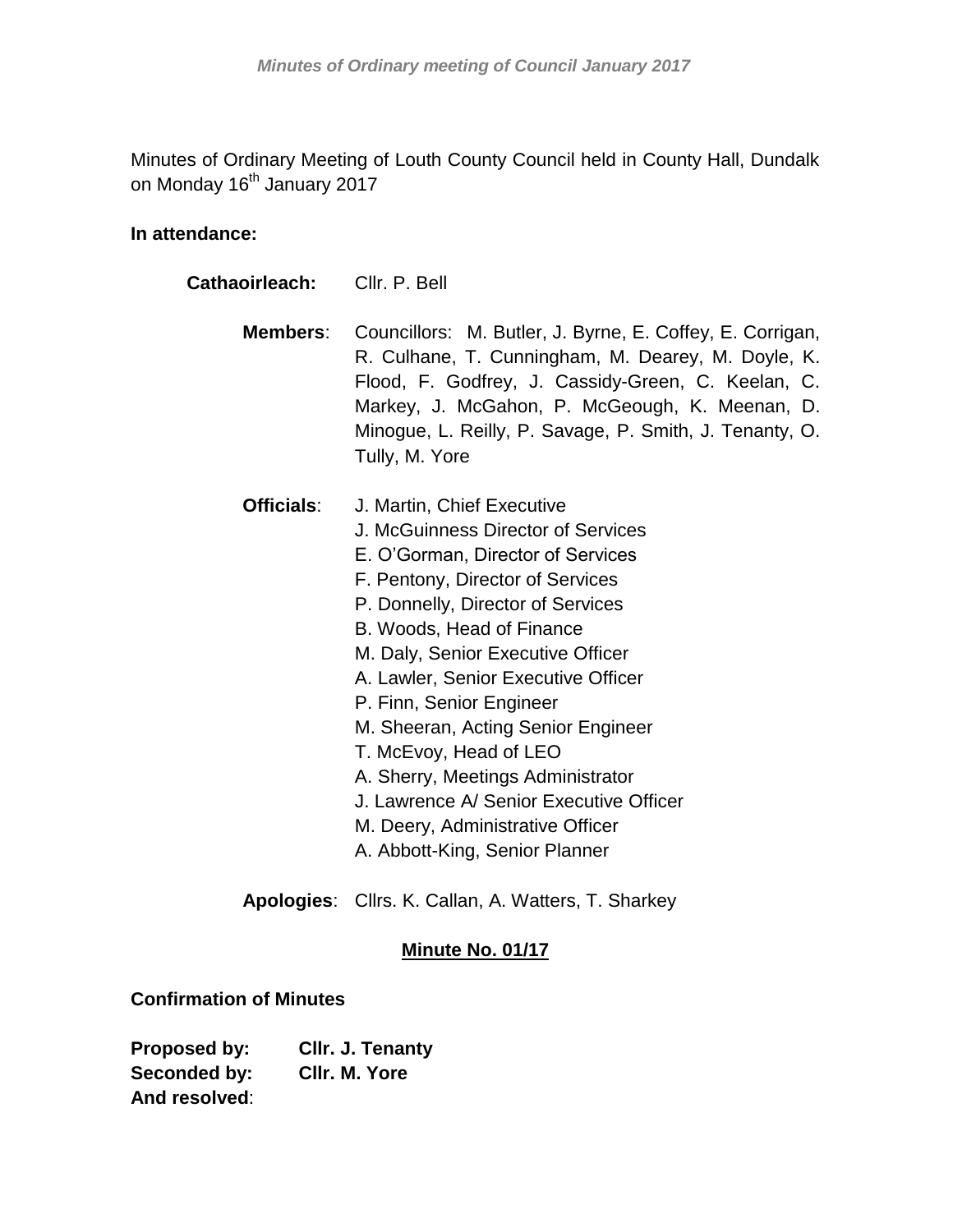That the minutes of the ordinary meeting held on  $19<sup>th</sup>$  December 2016 be confirmed.

# **Minute No. 02/17**

### **Matters arising**

• Cllr. Dearey pointed out that minute 214/06 of the meeting of the 19<sup>th</sup> December, 2016 to record his view that the renewable Energy Strategy should be completed within the timescale of the current County Development Plan.

## **Minute No. 03/17**

### **Minutes for noting**

The following minutes were noted by the members.

Corporate Policy Group 8<sup>th</sup> December 2016 Borough District of Drogheda 5<sup>th</sup> December 2016 Municipal District of Dundalk 6<sup>th</sup> December 2016 Municipal District of Ardee 1<sup>st</sup> December 2016 Economic Development & Enterprise Support SPC 12<sup>th</sup> September & 5<sup>th</sup> October 2016

# **Minute No. 04/17**

### **Monthly Management Report**

Members considered the Management Report dated 4<sup>th</sup> January 2017. Queries in regard to the report were addressed by the Chief Executive, Members of the Management Team, and Senior Staff. Issues addressed included:-

- Concern was raised at the charges for the disposal of material at the recycling centres.
- It was agreed to keep members updated in relation to progress on the Cumann na mBán memorial garden.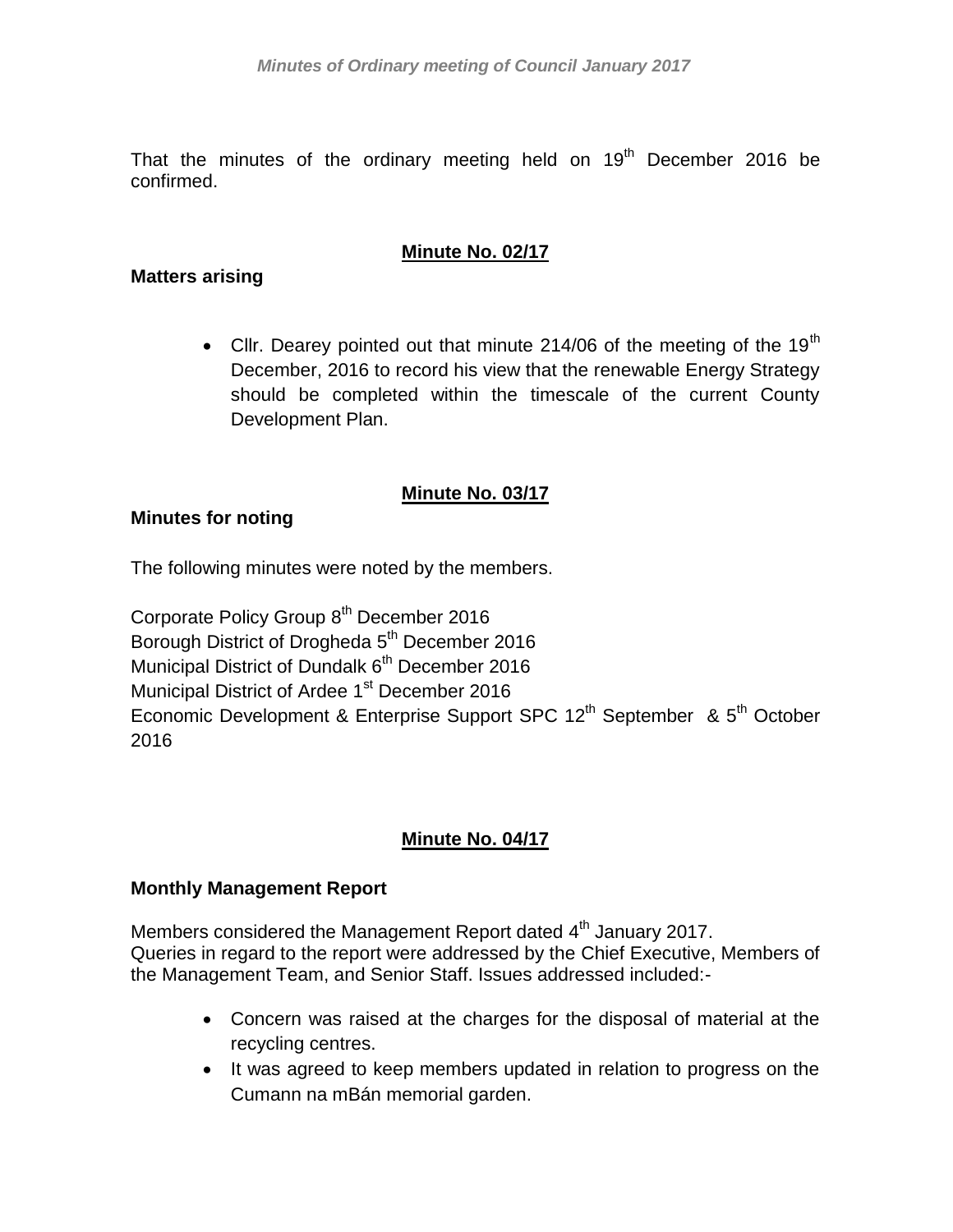- It was pointed out that members had not received the Purple Flag resource pack
- Concern was expressed at the possibility of Diageo sponsoring the Purple Flag Scheme being contrary to Public Health legislation. Members were advised that this was a matter for operators of the scheme, the Association of Town and City Management. Members were informed that this concern had been raised at the Drugs and Alcohol Forum.
- It was agreed to report back to the members in relation to the taking in charge of the Aston Village and Lis Corrie estates.
- In response to a question in relation to the training and support provided by approved housing bodies (AHBs) to their tenants members were informed that AHBs were now under the remit of the Tenancies Board.
- Members were informed that the Port Access Road could not be progressed until funding was secured but each planning application in the area would be assessed individually with traffic issues addressed appropriately.
- It was agreed to progress the Dromiskin footpath as a matter of urgency.
- It was agreed to investigate the access issues in relation to Chord Road and St. Mary's burial grounds.
- It was agreed to revert and investigate the reasons for the recent increase in maintenance requests from Council housing stock.
- It was undertaken to investigate the difference between the Department of Housing, Community and Local Government and the Council in relation to the reported figures for homelessness.
- Members were informed that a protocol in relation to dealing with tenants affected by a domestic fire was being looked into, and were assured that the Council provides support to tenants in these circumstances.

# **Minute No. 05/17**

**Section 183 Notice – Disposal of Land at 29 Old Cornmarket Hill, Drogheda**

**Proposed by: Cllr. O. Tully Seconded by: Cllr. F. Godfrey And resolved:**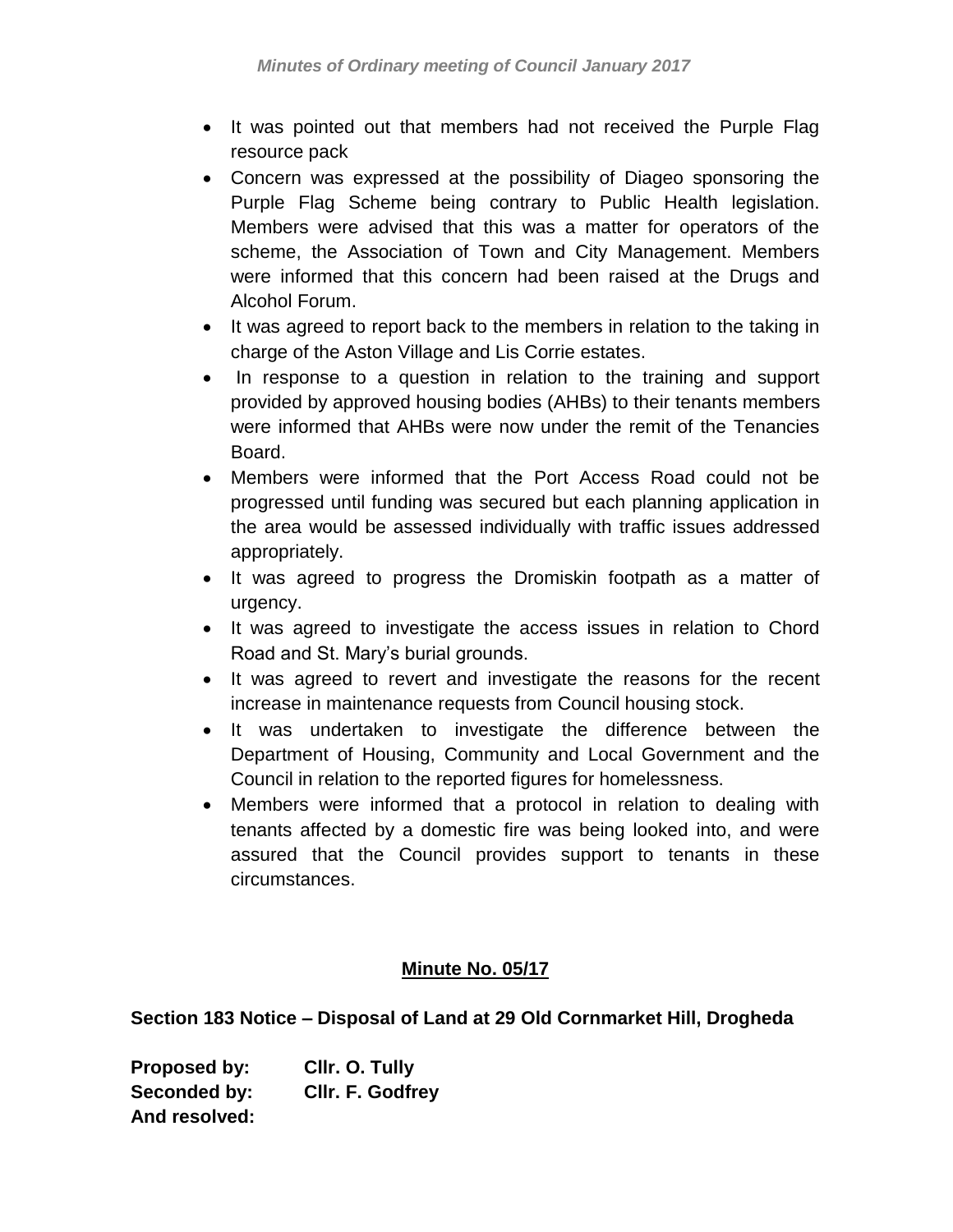That having considered the notice on the matter dated  $3<sup>rd</sup>$  January 2017 to confirm the Disposal of Land at 29 Old Cornmarket Hill, Drogheda Co. Louth for a consideration of €125.00 to James Beirth

# **Minute No. 06/17**

## **Section 85 Agreement with Westmeath County Council**

In light of concerns raised by the members in relation to the possible impact of this activity on flora and fauna the matter was deferred to the next meeting of the Council

## **Minute No. 07/17**

## **Presentation from Comhairle na nOg**

Members of Comhairle na nOg – Steven Jiminez, Caoimhe Kerley, Cheyenne Volders, and Eillish McSherry gave a presentation detailing their activities over the previous year. Members commended Comhairle for its initiatives particularly in relation to the issues of Brexit, mental health and healthy eating.

# **Minute No. 08/17**

### **Votes of Sympathy**

Members and the Chief executive paid tribute to the late T.K. Whitaker for his outstanding contribution to Irish public life and sympathies were extended to his family.

Votes of sympathy were extended by the members to the families of:-

Rev. Fr. Shevlin Rev. Fr. Daly

& All families who suffered bereavement in 2016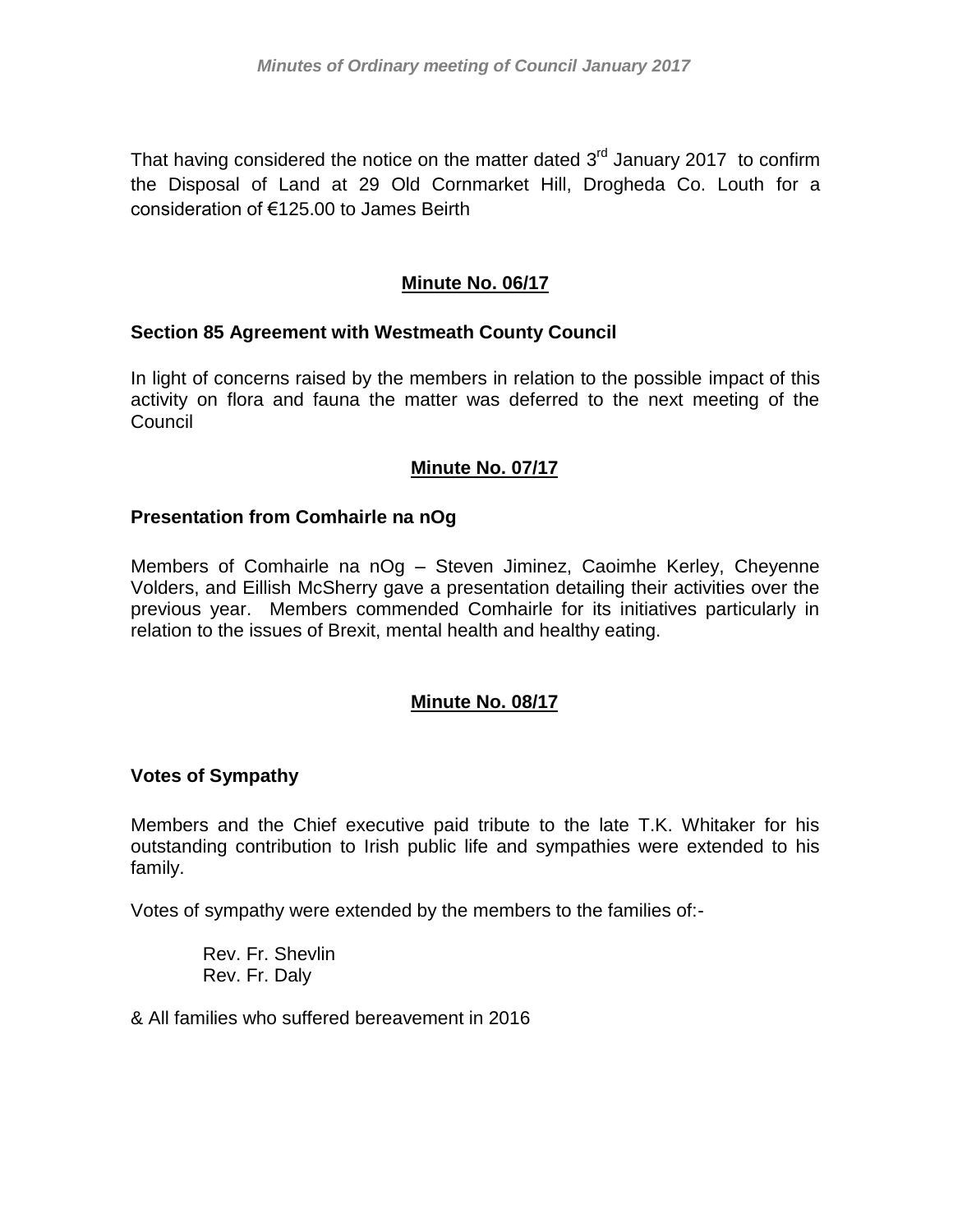# **Minute No. 09/17**

### **Votes of Congratulations**

Congratulations and tributes were paid to the journalist Gene Yore on his retirement from the Dundalk Democrat

Congratulations were extended to Cllr. Colm Markey on the birth of his son

## **Minute No. 10/17**

#### **Conferences and Events**

| Proposed by:  | CIIr. M. Butler |
|---------------|-----------------|
| Seconded by:  | Cllr. E. Coffey |
| And resolved: |                 |

To approve the attendance of members recorded in the Conference & Events Register at such Conferences and Events (No.2) listed within the agenda & endorsed by the Corporate Policy Group on 5<sup>th</sup> January 2017.

### **Minute No. 11/17**

# **Notice of Motion**

#### **Proposed by: Cllr. P. Smith**

" This Council rejects proposals contained in Part 2 of the Housing Miscellaneous Provisions Bill 2016 in relation to the setting up of a Strategic Housing Division within An Bord Pleanála. We note that the objective of this particular proposal is to fast-track planning applications for residential developments of 100+ units. Planning and the planned provision of housing has always been a key function of the local authority planning system and any move, no matter how temporary, would be viewed by the Council as further dilution of the role of the local authority. The Association firmly believes that the local planning system should be plan-led. Such an approach enables local people shape the communities where they live, provide for quality design with appropriate amenities, adhere to all local and county development plans and be delivered at the level closest to the public. This level has and should continue to be at local authority level"

### *Cllr. P. Smith withdrew this motion*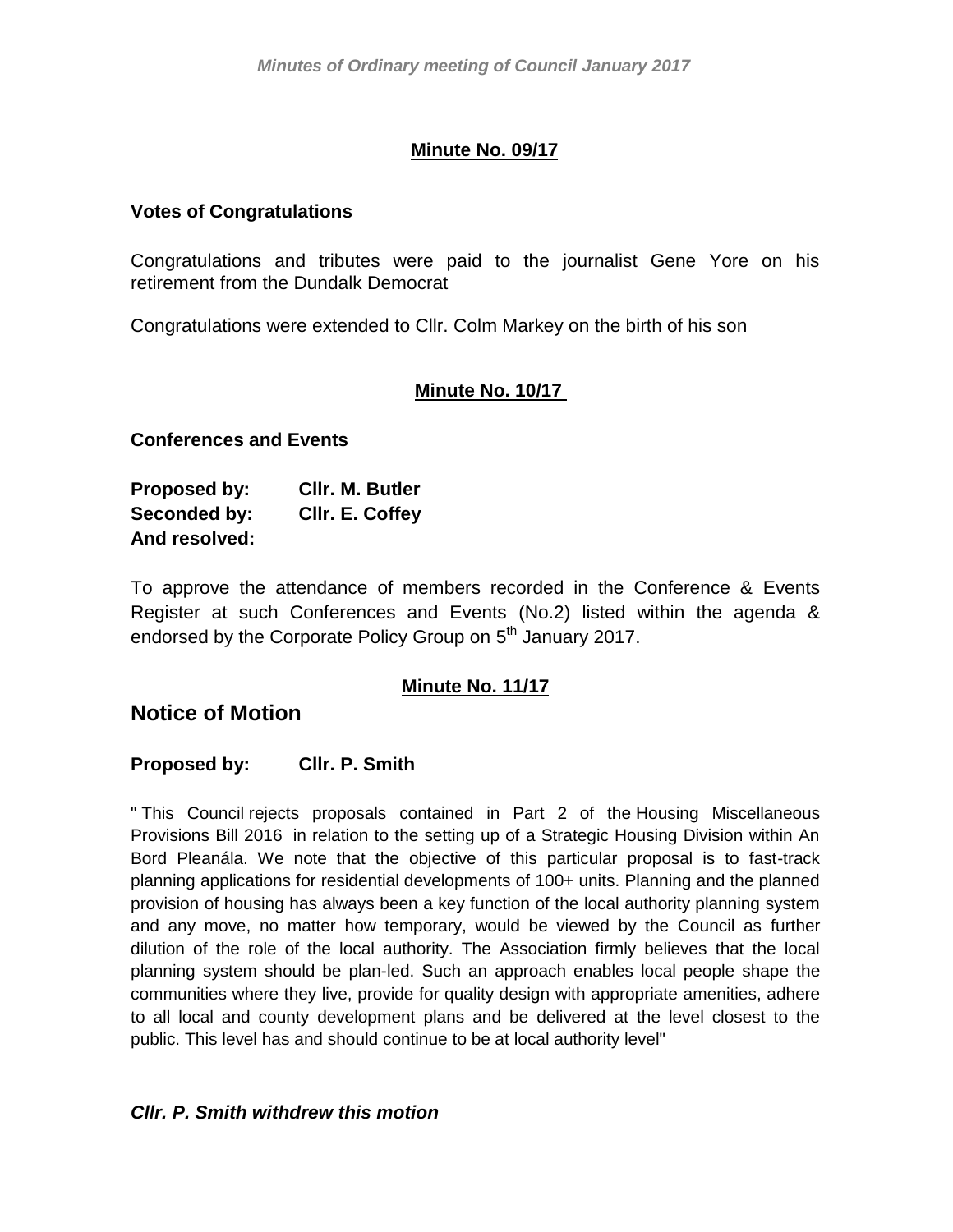### **Minute No. 12/17**

# **Notice of Motion**

| Proposed by: | Cllr. F. Godfrey |
|--------------|------------------|
| Seconded by: | CIIr. M. Yore    |

That Louth County Council upgrades the road network in the county with improved signposting, additional road markings and public lighting.

That Louth County Council acquires land for removing dangerous bends in the interest of promoting road safety.

#### **Reply:**

**The Operations Team will continue to deliver road maintenance and improvement works that will be identified in the Annual Road Works Programme and subject to the necessary funding been available. The Road works programme will as is the normal practice be brought to the Municipal District meeting for the members attention. Other road realignment and improvements will be dealt with in conjunction with Infrastructure and will be prioritised and subject to funding been available under such schemed as Low cost safety measures etc.**

*The response was noted by the members*

### **Minute No. 13/17**

**Notice of Question**

### **Propsed by Cllr. F. Godfrey**

1. How many dogs have been put down at the County pound since the facility was opened in the 1980s?

2. What is the total revenue taken in by Louth County Council over the past five years for same?

3. What is the annual cost of running this facility?

4. How much has Louth County Council taken in in revenue for Dog Licences over the past five years?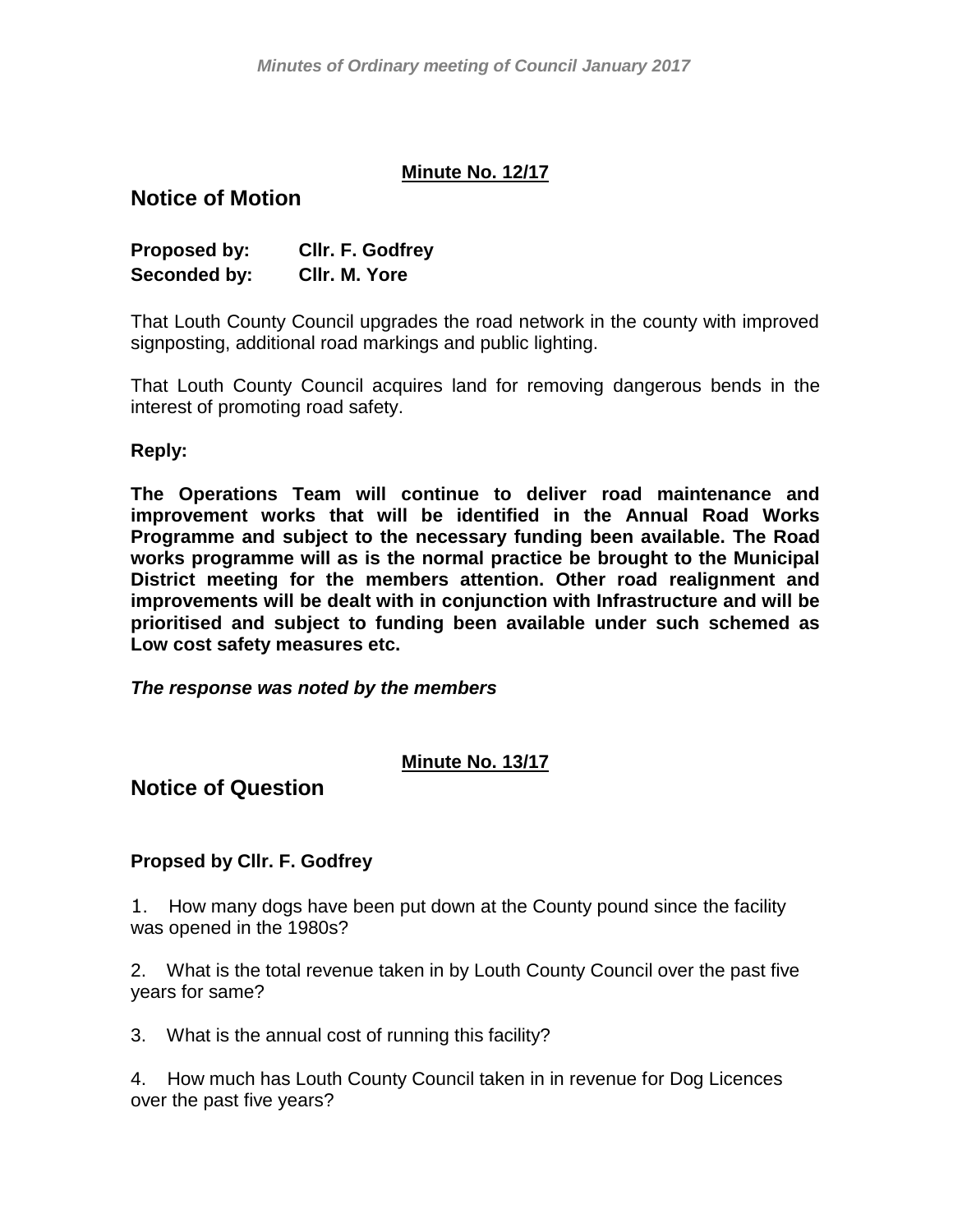## **REPLY:**

The table below details the information required for the last 5 years. The Council does not have accurate records available in relation to the number of dogs put down beyond the last 5 years.

|      | No. Of Dogs Put<br>Down out of total<br>impounded | Overall<br>Revenue of<br>dog warden<br>service | Overall<br><b>Expenditure of</b><br>dog warden<br>service | Dog<br>Licence<br>revenue |
|------|---------------------------------------------------|------------------------------------------------|-----------------------------------------------------------|---------------------------|
| 2011 | 74 out of 672                                     | €92,000                                        | €214,000                                                  | €71,400                   |
| 2012 | 54 out of 610                                     | €117,000                                       | €140,000                                                  | €59,600                   |
| 2013 | 56 out of 560                                     | €128,000                                       | €160,000                                                  | €94,000                   |
| 2014 | 64 out of 498                                     | €139,000                                       | €181,000                                                  | €98,500                   |
|      | 2015 51 out of 552                                | €133,000                                       | €225,000                                                  | €100,600                  |

*The response was noted by the members*

**Minute No. 13/17**

# **Motions from Other Councils** - **Cavan County Council**

In relation to the motion passed by Cavan County Council seeking a joint delegation from Cavan, Monaghan and Louth County Councils to attend a meeting with the Minister for Transport, Tourism and Sport to discuss the proposed East/West Link Road, it was agreed that the Cathaoirleach of the Council should attend along with two members from Dundalk Municipal District.